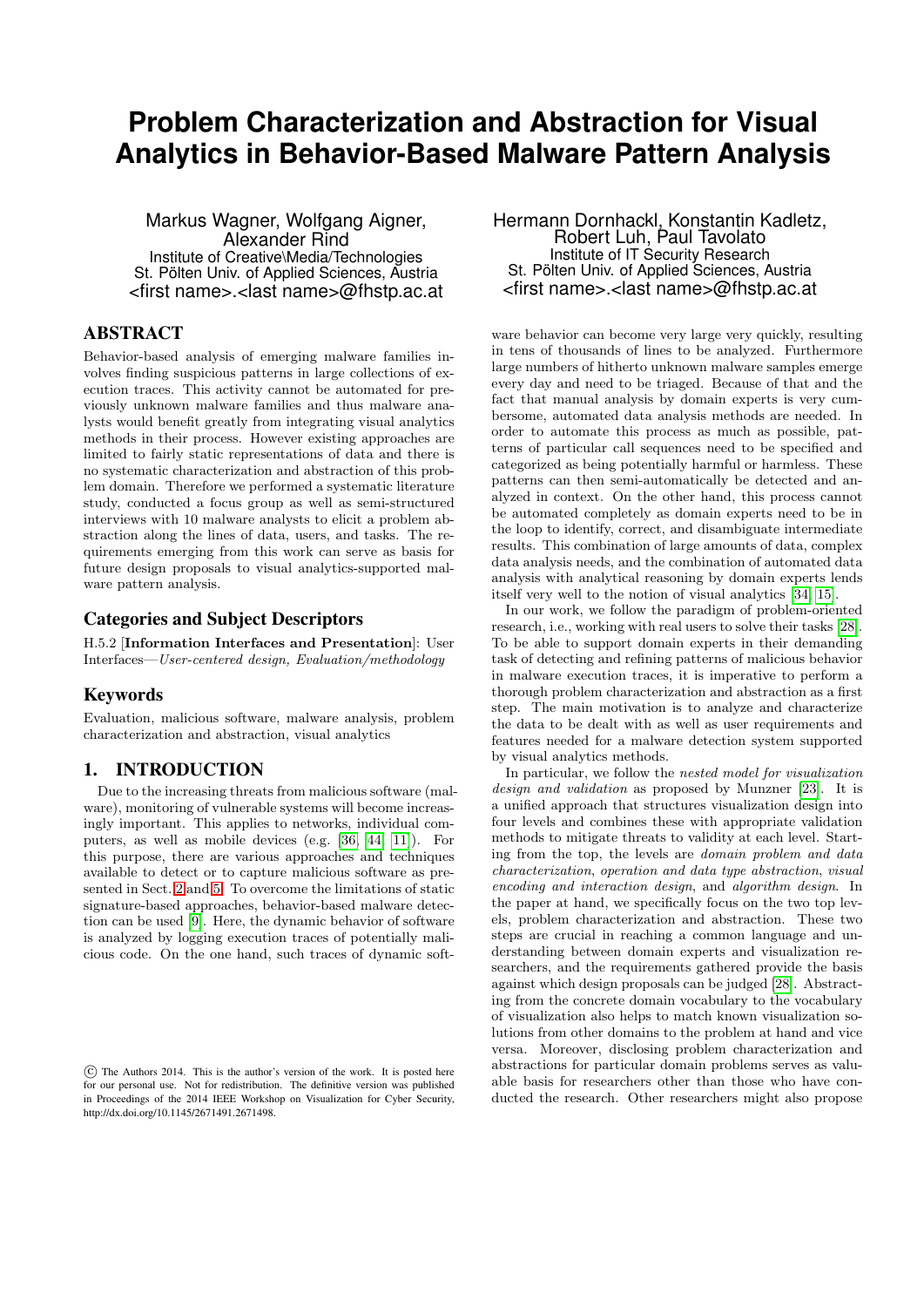

<span id="page-1-1"></span>Figure 1: Different stages of a behavior-based malware detection approach as identified in focus group sessions with IT-security experts. The red area shows the part to be supported with visual analytics methods.

different solutions based on this groundwork. As shown in the survey by Lam et al. [\[17\]](#page-7-7), such contributions are still very rare. We aim for providing such a contribution in the domain of behavior-based malware pattern analysis.

This paper is organized as follows: Sect. [2](#page-1-0) provides background knowledge about the work of our collaborators. In Sect. [3](#page-2-0) we present related work in the fields of malware analysis and problem-oriented visual analytics research. Furthermore in Sect. [4](#page-2-1) we describe the research methods for the results which we present in Sect. [5.](#page-3-0) At the end of the paper we summarize and abstract the domain problem of malware pattern analysis along the lines of data, users, and tasks for visual analytics-supported systems, which is followed by the conclusion and future work in Sect. [7.](#page-6-1)

#### <span id="page-1-0"></span>2. BACKGROUND

Malware is undoubtedly one of today's biggest threats to the Confidentiality/Integrity/Availability (CIA) triangle of information security [\[33\]](#page-7-8). Malware has become a common tool in digital theft, corporate and national espionage, spam distribution and attacks on infrastructure availability.

Behavior-based Malware Recognition: Malicious behavior in software is identified through static or dynamic analysis [\[9\]](#page-6-0). On the one hand, when statically analyzing a possibly malicious software sample, the binary file is usually disassembled and dissected function by function. Dynamic analysis, on the other hand, focuses on the sample's behavior [\[9\]](#page-6-0): The file is executed on a test system and its activity is observed and recorded. Both approaches yield patterns or rules that are later used for detection and classification of malicious software.

Current malware detection/classification commonly uses a signature-based approach: Known malware is described by its syntactic characteristics – mostly bit strings or simple patterns (e.g., defined by regular expressions). Signaturebased detection has several shortcomings [\[5\]](#page-6-2): Firstly, obfuscation techniques commonly utilize polymorphic or metamorphic mutation to generate an ever-growing number of malware variants that are different in appearance but functionally identical. Secondly, signature-based techniques can only detect malware that has already been identified and analyzed; new species or hitherto unknown variants are generally overlooked. An alternative to signature-based detection

is the so-called behavior-based approach. Here, a sample's activity is analyzed during execution using dynamic analysis techniques. Afterwards, a previously defined set of rules is applied to the generated report in order to decide whether the sample's behavior is malicious or not. Behavioral analysis of suspicious code samples is, despite the disadvantage in performance, a promising approach to detecting and preclassifying malware: a specific piece of malware is not characterized by its syntactic appearance, but rather by its dynamic behavior – in whatever disguise it might appear.

This paper focusses on the visualization of the pattern extraction and recognition process used in a research project on formal definition of malware behavior [\[8\]](#page-6-3).

Pattern Extraction Process: The process of extracting relevant behavior patterns is split into several stages (see Fig. [1\)](#page-1-1). Initially, the sample under scrutiny is executed inside an isolated, partially virtualized laboratory environ-ment. Tools such as APImon<sup>[1](#page-1-2)</sup> and Procmon<sup>[2](#page-1-3)</sup> monitor all activities and generate a report (i.e. trace) of system and API calls sequentially invoked by the sample. These traces are then clustered using Malheur, an automated behavior analysis and classification tool developed by Rieck et al..<sup>[3](#page-1-4)</sup> In the next step, all traces within a cluster are concatenated and processed using the Sequitur algorithm [\[24\]](#page-7-9). Originally developed for file compression, Sequitur automatically replaces frequent patterns with short symbols, effectively generating a context-free grammar in the process, referred to as cluster-grammar. A human analyst must then assess this grammar and extract rules describing potentially relevant behavior.

Here is where visualization comes in: The selection of relevant rules relies heavily on the accessibility and readability of the extracted information.

Once a relevant rule has been identified, it is stored in the pattern database and assigned to a task of the malicious behavior schema [\[8\]](#page-6-3). The grammar of the abstracted tasks therein, i.e. the task-grammar, is the foundation for the automated generation of parsers that are ultimately used to detect malicious behavior in newly submitted traces.

<span id="page-1-3"></span><span id="page-1-2"></span><sup>1</sup> <http://www.rohitab.com/apimonitor>, accessed July 07, 2014. 2 <http://technet.microsoft.com/en-us/sysinternals/bb896645>,

accessed July 07, 2014.

<span id="page-1-4"></span><sup>3</sup> <http://www.mlsec.org/malheur/>, accessed July 07, 2014.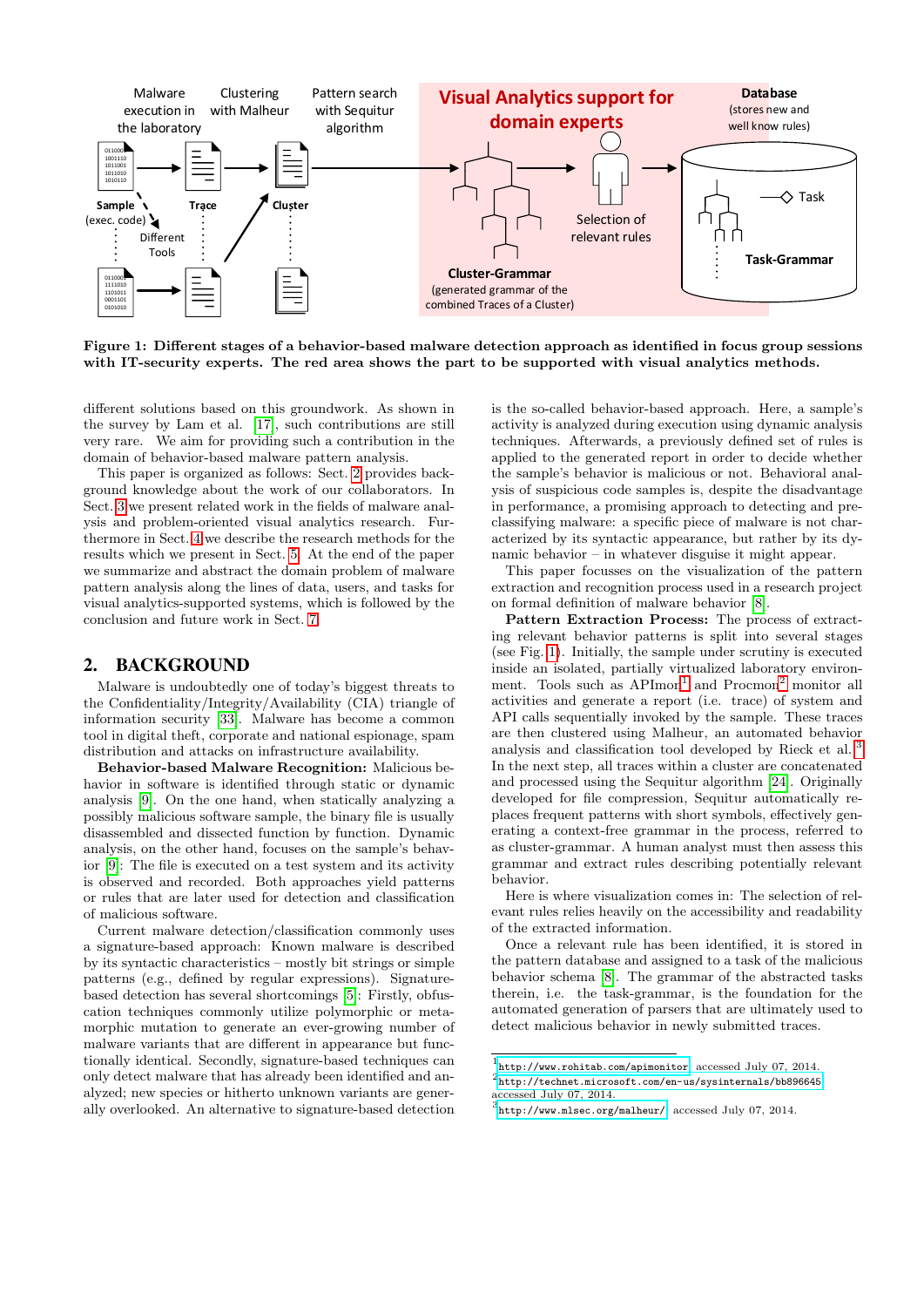## <span id="page-2-0"></span>3. RELATED WORK

Currently, problem-oriented research is underrepresented in visualization literature – in particular works on problem characterization and abstraction are rare [\[17,](#page-7-7) [28\]](#page-7-5), even though these are essential for design and implementation of suitable visual analytics solutions. Therefore, we will first present some notable examples of problem characterization papers in other domains and then focus on visualization work for malware analysis. Visualization techniques from this area will be discussed in more detail in the literature research (Sect. [5.1\)](#page-3-1).

Problem Characterization and Abstraction: Sedlmair et al. [\[26\]](#page-7-10) studied the daily routines of automotive engineers and their tool support using interviews and task observation. After analysis along different collaboration settings, their main contributions are system requirements for multiple display environments. The MizBee design study [\[21\]](#page-7-11), set in comparative genomics, starts with the characterization of questions asked in this problem domain as the first of four contributions. For this, they conducted interviews with two expert biologists, who work in the area. Tory et al. [\[35\]](#page-7-12) conducted a field study in the domain of building design to investigate the current use of visualization in meetings. The design requirements for RelEx [\[27\]](#page-7-13) were based on detailed characterization of data, tasks, and existing tools, which were obtained using literature research, contextual observation, semi-structured interviews, and a focus group. Fink et al. [\[10\]](#page-7-14) articulated a set of design principles for visualization systems in cyber security but focused on high-resolution display working environments for security analysts. Additionally they presented prototypes according to these design principles. Goodall et al. [\[12\]](#page-7-15) conducted contextual interviews to gain understanding of the intrusion detection workflow of security analysts. Additionally they proposed a three-phased model where tasks could be decoupled by necessary know-how. This way organizations get more flexibility in training new analysts. However, none of these studies tackled behavior-based malware pattern analysis.

Malware Analysis and Visualization: Lee et al. [\[20\]](#page-7-16) made a good case for visualization in malware analysis, which they propose is needed to recognize and extract unseen malware patterns. The survey by Shiravi et al. [\[31\]](#page-7-17) described and categorized 38 different network security visualization systems, which they divided into 5 different classes of usecases. The definition of the classes was based on the behavior of the malicious activities, which could be detected with these tools. Some of the presented approaches also supported methods for interactive data exploration. In contrast to this survey, we are looking at the behavior-based malware analysis on system and API call level. Likewise, a part of Conti's book [\[7\]](#page-6-4) is dedicated to malware analysis. However, all of the mentioned approaches are related to visualization of network traffic and not of malware execution traces. Approaches for malware detection in general are covered in the surveys of Egele et al. [\[9\]](#page-6-0) and Bazrafshan et al. [\[3\]](#page-6-5).

Albeit some work has been performed in visualization for malware detection, it can be recognized that so far, no work has been published on performing problem characterization and abstraction in the domain of malware analysis from a visual analytics perspective. To close this gap and provide a basis for further designers of visual analytics systems in this domain, we chose to investigate it using methods from human-computer interaction [\[19,](#page-7-18) [30\]](#page-7-19) as described next.

## <span id="page-2-1"></span>4. METHOD

To ensure a knowledgeable characterization and abstraction of malware pattern analysis along the triangle of data, users, and tasks [\[22\]](#page-7-20), we followed a threefold approach consisting of systematic literature research, a focus group [\[19\]](#page-7-18) and semi-structured interviews with domain experts [\[19\]](#page-7-18).

The methods applied in our research are related to cognitive task analysis (CTA) [\[39\]](#page-7-21). Our threefold approach includes the classification families 1 (observations and interviews) and 2 (process tracing) of Wei and Salvendy's classification of CTA methods [\[39\]](#page-7-21). For the observations and process tracings we are using example views during the interviews.

#### 4.1 Literature Research

In the first step, we used different keyword combinations (e.g. malware, malicious software, visual analytics, visualization, time-oriented data, security, etc.). In the second step, we searched for the authors of the currently best matching papers and combined them with the currently best matching keywords of the previous research. Based on this search strategy, it was possible to find 26 different scientific publications on malware analysis for IT-security on local hosts. In order to refine our results, we investigated all the abstracts and conclusions and removed less appropriate papers. This lead to a number of 6 highly relevant papers and 5 tools that could be identified.

#### 4.2 Focus Group

The focus group consisted of 7 people: 4 IT-security experts who are working in a research project on malware recognition via formal description of the behavior (Malware-Def team) and 3 visual analytics experts. The iterations of the focus group meetings were established on a monthly basis with a duration of approximately 3 hours (currently 4 sessions). The results of each meeting were documented by written notes. The main aim was to find out:

- Which datasets are useful and interesting to visualize?
- Which data structures will be processed?
- What are possible visualization scenarios?
- How could expert knowledge be extracted or included?

In addition to these basic questions we matched the domain-specific vocabulary and established mutual understanding. Further, we managed to create a bird's-eye view for a better understanding of the different analysis steps of behavior-based malicious software detection (see Fig. [1\)](#page-1-1).

#### 4.3 Interviews

Based on the results of the focus group, we developed interview guidelines for semi-structured interview sessions.

Study Design and Material: The interviews were divided into two parts: brainstorming and example view exploration. The first part was structured along the following main questions related to behavior-based malware detection:

- What is the workflow of analysis?
- Which tools are used?
- How is data collected and analyzed?
- Which data records are interesting?
- What will be done with the discovered patterns?
- Are the data records currently graphically evaluated?
- Are there any visualization tools available for this field?

After the brainstorming part each person was exposed to 6 visualization techniques (Arc Diagram [\[37\]](#page-7-22), Multiple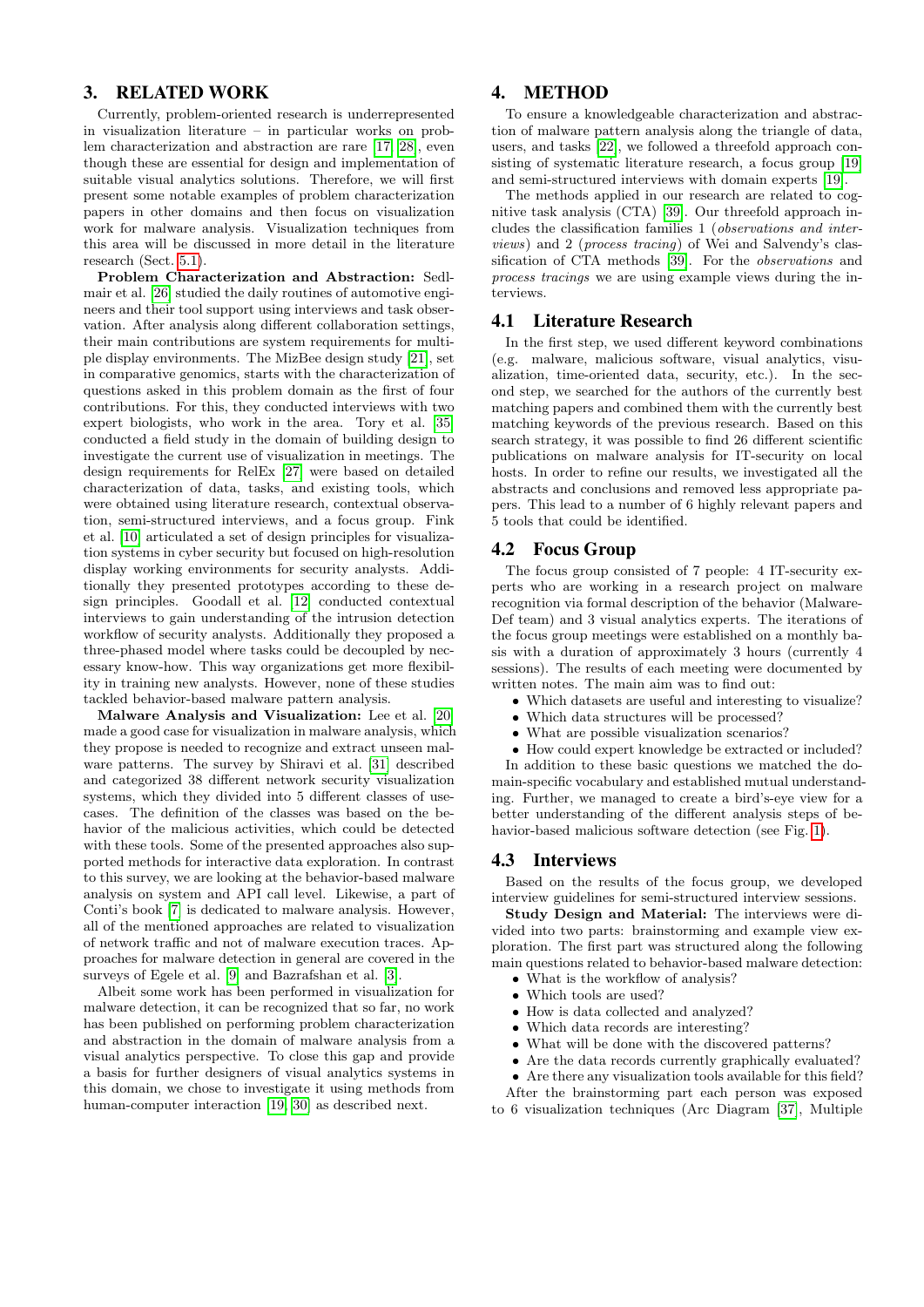View [\[13\]](#page-7-23), OutFlow [\[41\]](#page-7-24), Wordtree [\[38\]](#page-7-25), Parallel Tag Cloud [\[6\]](#page-6-6) and Pixel-Oriented Visualization [\[14\]](#page-7-26)). We selected these visualization techniques after our preliminary problem understanding from the focus group sessions for being potentially applicable in the application domain and covering a broad range of different options for graphical representations. With these views we aimed to get answers for the following questions:

- Is this or a similar visualization method already known?
- Could you read information out of this visualization?
- Is this visualization method usable for your work?

The example views were printed on paper and the same order was used for each person. See our supplementary material for the complete interview guideline used (in German) as well as the shown example views.[4](#page-3-2)

Participants: We selected a group of 10 IT-security experts to participate in the interview sessions. All the interviewed persons are working in the field of malware detection or in a related field of IT-security at three different Austrian companies. The interviewed group includes 2 female and 8 male participants (see Table [1](#page-3-3) for further details). Four of the interview partners were also members of the focus group.

| Person         | Organi-<br>zation | Age   | Know-<br>ledge | Gender | Edu-<br>cation |
|----------------|-------------------|-------|----------------|--------|----------------|
| P1             | R1                | 50-59 | expert         | m      | PhD            |
| P <sub>2</sub> | R1                | 30-39 | expert         | m      | $_{\rm{MSC}}$  |
| P <sub>3</sub> | R1                | 20-29 | expert         | m      | MSc            |
| P <sub>4</sub> | R1                | 20-29 | expert         | m      | MSc            |
| P <sub>5</sub> | C1                | 20-29 | expert         | m      | MSc            |
| P <sub>6</sub> | C1                | 20-29 | expert         | m      | MSc            |
| P7             | C <sub>2</sub>    | 20-29 | expert         | f      | MSc            |
| P8             | R <sub>2</sub>    | 30-39 | basic          | f      | MSc            |
| P <sub>9</sub> | R <sub>2</sub>    | 30-39 | basic          | m      | $_{\rm BSc}$   |
| P10            | R2                | 30-39 | basic          | m      | $_{\rm{MSC}}$  |

<span id="page-3-3"></span>Table 1: Data of the interviewed persons. All the persons of R1 are related to the focus group.  $(R :=$ research group, C := company)

Procedure: Each interview was scheduled for approximately one hour and was documented by audio recording and notes. The results of the interview sessions were combined and evaluated for the result presentation in Sect. [5.](#page-3-0)

#### <span id="page-3-0"></span>5. RESULT

In this section we present the results of the literature research followed by the results of the focus group and the semi-structured interviews.

#### <span id="page-3-1"></span>5.1 Literature Research

In addition to the previously presented surveys in Sect. [3,](#page-2-0) we examined 5 existing approaches from 6 papers from the perspective of visual analytics (based on Shneiderman's Visual Information Seeking Mantra [\[32\]](#page-7-27)).

Yao et al. [\[43\]](#page-7-28) describe the design of an interactive framework for automated trust negotiation (ATN). With ATN, it is possible for the user to show credentials, policies and to analyze the relations of negotiated components. These sessions used a trust target graph (TTG) which is built up from the two negotiated ATN sessions. For the visualization of the ATN session, a node-link diagram was used.

Willems et al. [\[40\]](#page-7-29) describe CWSandbox and a combination of behavior-based malware detection with API hooking, and DLL injection. Furthermore Trinius et al. [\[36\]](#page-7-0) created a parameterized abstraction of detailed behaviors of malicious software based on CWSandbox. For the visualization of the malware they used two different visualization methods. On the one hand they used treemaps and on the other hand they used thread graphs [\[42\]](#page-7-30).

Shabtai et al. [\[29\]](#page-7-31) report that visualization of raw data did not make sense for the experts. To improve results for the visualization they implemented an intelligent visualization interface called VISITORS which was an extension to the KNAVE-II tool applied earlier mostly in the medical domain. The tools contained the following features: temporal data abstraction, knowledge-based interpretation, summary of data, queries, visualization, and exploration of a large amount of time-oriented data. Furthermore the system includes a signal-concept visualization over time (using divided/stacked bar charts and index charts), a visualization for multiple concepts' association over time (using a sort of parallel coordinates), and indented lists.

Yee et al. [\[44\]](#page-7-1) worked on reverse engineering of a binary executable by transforming a stream of bytes of a program into a sequence of machine instructions. The static and the dynamic debugger system interacted with a graph visualization system called Mini-Graph to visualize the analysis data of the targeted executable file. Furthermore it contained a tabular text visualization area which shows different data (e.g. address, hex, comments). This way the program flow of the targeted system could be reconstructed and it was easier to detect fragments of malicious instructions.

The VERA approach introduced by Quist and Librock [\[25\]](#page-7-32) uses dynamic analysis to visualize the flow of a program. The visualization system uses a 2D representation of the data, which was transformed into a 3D space. They claim that a 2D representation is very useful for a quick initial analysis, but the 3D view provides a convincing view of the data by offering better introspection and zooming features for the code. With VERA, the authors provided a navigable tool to explore the data (panning, zooming and filtering). Based on a user study, they showed that the system is very helpful for them and for (non)experienced system users.

#### *Summary*

All the presented tools operated locally and use 2D visualizations to present the data. Only VERA uses 2D and 3D visualizations for the data representation. ATN, CWSandbox, and Mini-Graph visualize malware data using nodelink diagrams. Furthermore, the CWSandbox tool also uses treemaps. Only VISITORS uses bar charts for the visualization and combines this with index charts and parallel coordinates. It can be seen that most utilized visualization techniques are node-link diagrams or graphs. Particularly, interactivity is rather restricted in the mentioned approaches. CWSandbox does not support any kind of interaction for data exploration. All the other tools provide basic interaction features, but only VERA and VISITORS are more elaborated. VERA supports interaction, zooming, filtering, and panning functionalities. The VISITORS tool supports zooming, filtering and details on demand functions. Thus, it became apparent that visual analytics methods are less common in currently available approaches for malware analysis.

<span id="page-3-2"></span> $^4$ <http://mc.fhstp.ac.at/supp/VizSec14>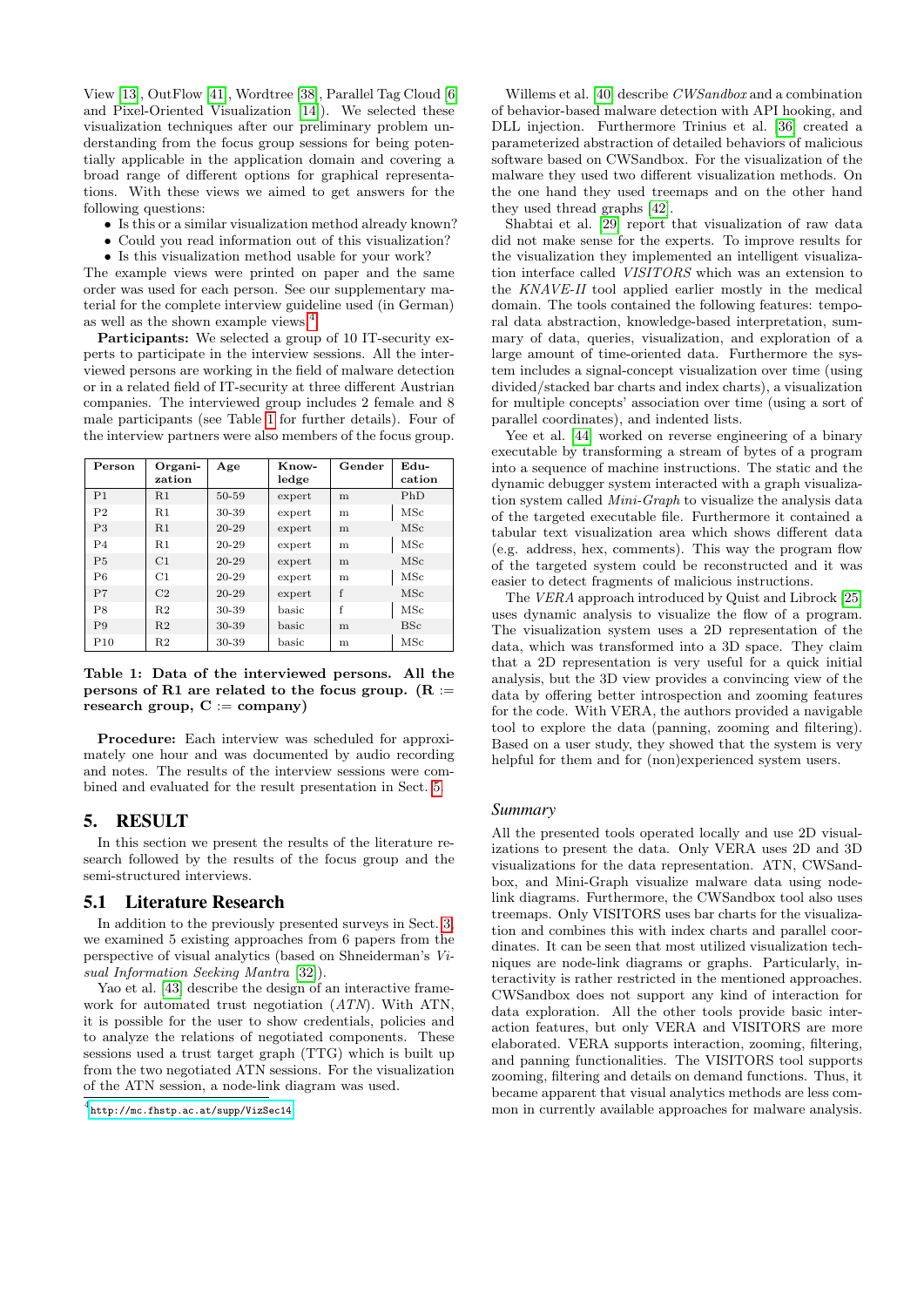## 5.2 Focus Group

In the first meeting, the visual analytics experts and the IT-security experts established a common understanding of their respective fields of work and their objectives. In subsequent meetings the technical vocabulary has been developed and clarified. Furthermore, we iteratively worked on discussing the four questions as formulated in Sect. [4.](#page-2-1) The data to work with is generated automatically (see Fig. [1](#page-1-1) and Sect. [2\)](#page-1-0). One possible visualization scenario consists of the Sequitur [\[24\]](#page-7-9) file. It should be possible to select one call sequence to see if this is a known pattern or not. Furthermore it should be possible to store new patterns as expert knowledge in the system.

| Rule<br>Count             |          | Sequence                               |  |  |
|---------------------------|----------|----------------------------------------|--|--|
| $27 \rightarrow 33113329$ | 8        | RegOpenKeyW RtlEnterCriticalSection Rt |  |  |
| $28 \rightarrow 40 41$    | 5        | RegQueryValueExW RtlInitUnicodeString  |  |  |
| $29 \rightarrow Rt1NtSt$  | 76       | RtlNtStatusToDosError                  |  |  |
| $\cdots$                  | $\cdots$ |                                        |  |  |

#### <span id="page-4-0"></span>Table 2: Example of a Sequitur cluster grammar file.

Table [2](#page-4-0) shows an excerpt of a grammar as produced by the Sequitur algorithm: Column 1 contains the grammar rules with its left and right part separated by  $\rightarrow$ . The right side very often consists of 2 non-terminals, but it is not limited and actually can go up to 10 or more. Numbers simplify nonterminals; terminals represent system and API calls and the names of the calls are used. Column 2 ("Count") gives the number of use of the rule within the derivation of all the traces of one cluster stringed together. Column 3 gives the terminal string that is finally derived by this rule (during derivation).

#### 5.3 Interviews

To analyze the requirements for a future visual analytics tool, we conducted 10 semi-structured interviews as described in Sect. [4.](#page-2-1)

#### *Brainstorming*

What is the workflow of analysis? As a first result it became apparent that the workflow depends on whether you are working as an anti-virus manufacturer or as a malware analyst. From the view of a malware analyst, the best choice of action is to perform a combination of static and dynamic analysis. The basic approach is to execute malware samples in an isolated area on virtual hosts and/or on native hosts for analysis and pattern finding (testing on native host takes more time because reinstalling of the machine after the test is more time consuming). Regarding used operating systems, the participants reported that most of the time their malware samples will be executed on all currently used Windows operating systems (Windows XP - Windows 8.1) and both x86 and x64 architectures. This is done to determine the sample's target system. All the activities of the malware samples are logged by a wide range of tools.

Which tools are used? For report generation, the research group R1 primarily utilized APImon and Procmon. T3sim (proprietary software of IKARUS Security Software), Joe Sandbox<sup>[5](#page-4-1)</sup> and FireEye<sup>[6](#page-4-2)</sup> were occasionally used to com-

plement specific analyses. Furthermore, they use Malheur to cluster reports generated by the other tools. P7 used API-mon, Procmon, Cuckoo Sandbox,<sup>[7](#page-4-3)</sup> IDAPro,<sup>[8](#page-4-4)</sup> FireEye and Joe Sandbox. She emphasized that: "IDAPro is the Swiss Army Knife of a malware analyst." The members of C1 use IDAPro, Anubis (formerly TTAnalyze) [\[2\]](#page-6-7) and some different sandbox tools that were not specifically named. Additionally, R2 reported to work with IDAPro and Procmon as well.

How is data collected and analyzed? Our interview partners explained that after the application of one of the tools, the generated files have to be evaluated by hand. This is a very labor intensive task because each file contains several thousand lines. Additionally, not only the execution of malware samples is important, but also the examination of the final state of the machine on which a malware sample was executed.

Which data records are interesting? The interviewees gave quite a number of different examples of interesting data records. Specifically, it was named that when examining the static part of the data, you are able to see signatures, hashes, and strings (parts of the program code which could be identified as a collection of ASCII symbols). It has also been mentioned, that the network communication of a program is very interesting: information like where does the program connect to?, upload?, download? can be answered by exploring this data. A further important finding is that it is possible that malware changes its activities at runtime. This means that malware could contain encrypted code which will be decrypted at runtime. In addition to the program activities, our interview partners mentioned that it is very interesting to see whether a program registers itself with one of the autostart lists of the operating system.

What will be done with the discovered patterns? R1 reported that all the patterns he finds will be compared with the currently stored patterns in the database. Furthermore the semantic of a found pattern needs to be manually associated to a number of predefined categories. All the other persons explained that they do not store found patterns, but only report them if there is enough time. According to our interview partners, there is no tool that allows for storing found patterns for future evaluations. Finally an interesting insight was that all interviewed experts had their very own approaches toward pattern recognition that made it difficult to consolidate them to a more generalized view.

Are the data records currently graphically and visually evaluated? The interview partners reported that there are some visualization tools available but they often did not fit their needs. One of the tools mentioned is Proc- $dot<sup>9</sup>$  $dot<sup>9</sup>$  $dot<sup>9</sup>$  which is a visualization tool for the traces/data generated by Procmon. Additionally, IDAPro generates a call graph to visualize the program calls of the analyzed malware sample. The tool Anubis colors the results green or red in addition if they are malicious or not.

#### *Example Views*

Arc Diagram: The feedback of the interviewees implies that this visualization technique is quite conceivable for pattern recognition and tamper detection for system and API

<span id="page-4-1"></span><sup>5</sup> <http://www.joesecurity.org/joe-security-products>, accessed July  $14, 2014.$ 

<span id="page-4-2"></span> $^6$ <http://www.fireeye.com/>, accessed July 14, 2014.

<span id="page-4-3"></span><sup>7</sup> <http://www.cuckoosandbox.org/>, accessed July 14, 2014.

<span id="page-4-4"></span><sup>8</sup> <https://www.hex-rays.com/products/ida/>, accessed July 14, 2014.

<span id="page-4-5"></span><sup>9</sup> <http://www.cert.at/downloads/software/procdot.html>, accessed July 14, 2014.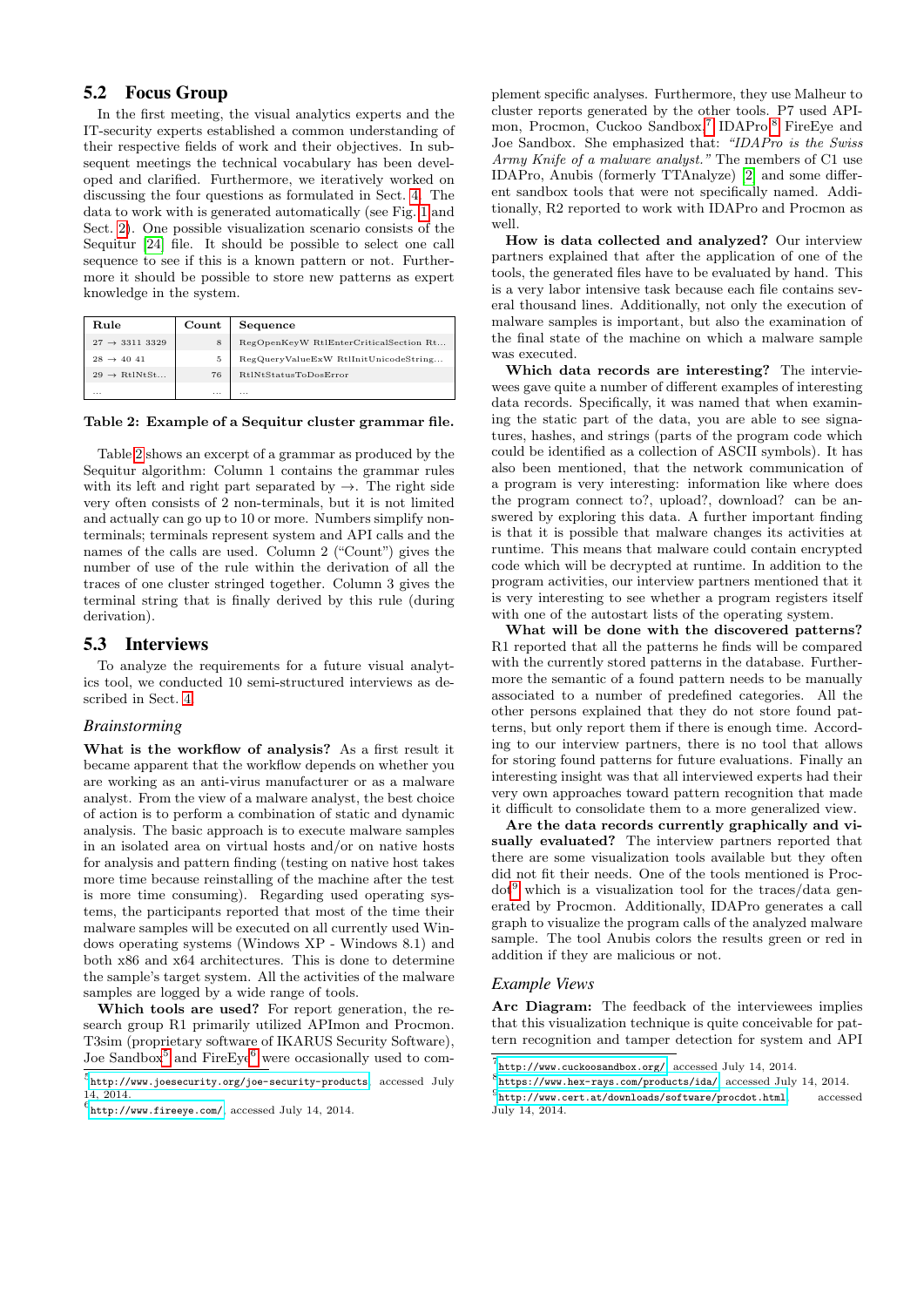calls. Similarly, it has been mentioned to be well suited for grammar and database visualization. By means of the arc thickness and diameter of the circle, the frequency and the intensity of the connection could be shown. In addition, color differentiation is also very important and helpful to distinguish the malware and the system and API call types. Furthermore, it was stated that this visualization technique could be highly suitable for the visualization of temporal processing but also that it looks a bit unstructured. One possible problem identified could be the scalability of the visualization technique with the amounts of data to be dealt with in malware analysis.

Multiple Views: The example we've used consisted of an overview of the data using bar charts and text on the left and a detailed view of a selected data entry on the right. This visualization method had a very high recognition factor by displaying the details of the selected data on the right according to other approaches. The interviewed experts suggested that this method could be well suited to represent behavior scores on the left and the sample's inherent API and system calls, including frequency of occurrence on the right. Additionally this visualization method was said to be potentially well-suited for the visualization of the Sequitur results and for comparing several different samples on system and API call level (e.g. on the left side there could be the sum of the same system and API calls and on the right side, in the detail view, one could compare them).

OutFlow: OutFlow was found to be applicable to visualize various system and API calls which yield the same results. Malignant combinations could be highlighted using color and after each intermediate step an assessment of the malignancy of the samples in percent could be specified. For example there are several different combinations of system and API calls to add a program to a system's auto start list/area/directory. As an extension to recognize loops, the interview partners suggested back links. Furthermore, OutFlow was identified for opening up the possibility to recognize unnecessary or more importantly, obfuscated code trying to mask the true intent of the sample. This method could also be used to visualize different execution threads and their dependencies (e.g. file-handles).

Wordtree: When discussing Wordtree, our interview subjects suggested that using a color differentiation of various malware families would be very helpful. It was mentioned that the use of different font sizes to represent the frequency of concurrency is not as important because a uniquely occurring system or API call combination is sufficient to wreak considerable damage. Furthermore, this technique was said to be potentially helpful for a stepwise categorization by visualizing subdivisions in order to specify the focus of the executed sample (e.g. network focused, calculation focused). Additionally, it seems to be well-suited for the visualization of system and API call sequences and possibly for the database structure, too. A good expansion option would be to lead the individual strands back together to locate patterns with the same result.

Parallel Tag Cloud: Considering this method it was mentioned that it would be useful for the side-by-side comparison of various samples. It would be interesting to correlate system and API calls to specific malware families ore to search for calls which are used by different malware families. However, it would be important to put the focus on the connections between the nodes rather than on the text

size. R2 also put forward a word of caution: "It seems as if only the most common elements of the data to be compared are displayed - this could be misleading."

Pixel-Oriented Visualization: On the one hand, many of the interviewed experts mentioned that this technique would be well-suited to show data from different samples for comparison and for comparisons of reports over time (e.g. the occurrence of different types of malware over a time period). Additionally this method could be used for the visualization of disk partitions or encrypted data in the samples. On the other hand, the technique was also critically viewed, as for example by R1: "This visualization technique is illsuited for the group's purpose. It rather seems to be handy for certain statistical evaluations."

Combinations: Most of the interviewees indicated that a combination of multiple views, Arc Diagram, and Wordtree would be preferred, followed by OutFlow and pixel-oriented visualization. In addition P3, P4 and P6 suggested to rotate the Arc Diagram by 90◦ . The Parallel Tag Cloud, in turn, has been described as the least useful solution.

#### 6. DATA–USERS–TASKS ANALYSIS

Above we have characterized the domain problem of behavior-based malware analysis using literature research, focus group meetings, and semi-structured interviews. Next, we summarize and abstract the domain problem using the Data–Users–Tasks design triangle [\[22\]](#page-7-20). This high-level framework is structured around three questions:

- What kinds of data are the users working with?  $(data)$
- Who are the users of the VA solution(s)? (users)

• What are the (general) tasks of the users?  $(tasks)$ Based on the answers to these questions, designers of VA methods can find or design appropriate visual representations of the data along with appropriate analysis and inter-

action methods to support a domain problem. Data: In dynamic analysis malware analysts work with collections of traces, which are sequences of relevant system or API calls. In addition call parameters and return values of the calls can be exposed. However, they do not examine these traces directly because of the large data volume. Our collaborators uses the Sequitur algorithm [\[24\]](#page-7-9) to generate context-free grammars from the clusters of traces, which they refer to as cluster grammars (Fig. [1\)](#page-1-1). Each grammar describes the derivation of a terminal string (all traces of one cluster stringed together). Each node of the parse tree has a rule of the grammar associated with it and derives a sub-sequence of terminal symbols. Table [2](#page-4-0) shows examples of such rules along with the number of occurrences of this rule in the parse tree and the terminal sub-sequence derived from this rule. Additionally, the distribution of rules over the traces in a cluster is available. For example a cluster of 20 malware samples might yield a total trace of 20,000 calls and a cluster grammar of 1,000 rules. These data are currently stored in a database together with metadata for system and API calls and a taxonomy of malware behaviors. Furthermore the database contains call sequences described by rules that have already been assigned to a certain malicious behavior, referred to as task grammar.

The system and API calls have a value on a nominal scale with a cardinality greater than 100. (Sub-)sequences of calls are time-oriented data on an ordinal time scale with instants as time primitives [\[1\]](#page-6-8). The parse tree for each cluster is a graph with rules associated to nodes (except termi-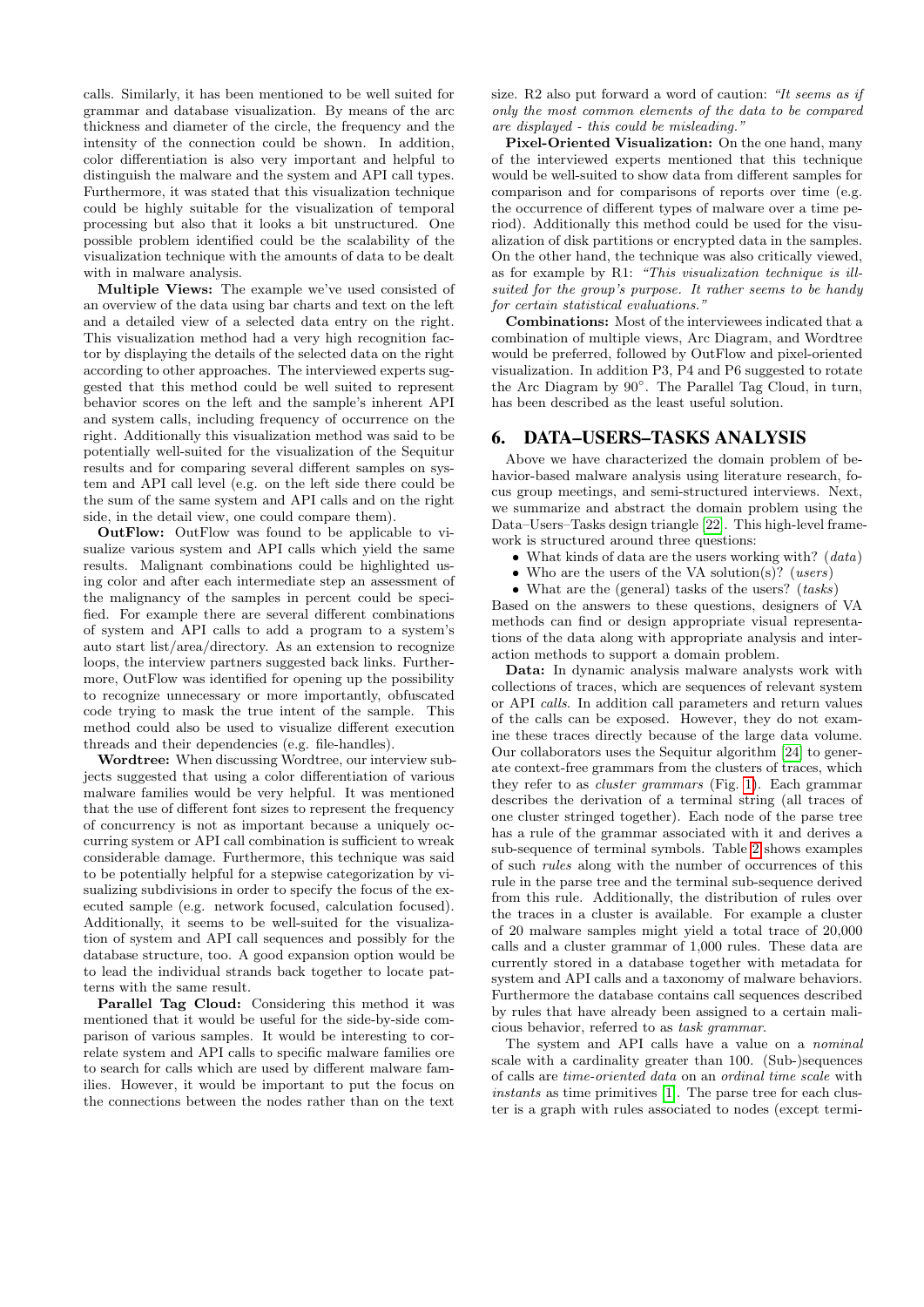

<span id="page-6-9"></span>Figure 2: Simplified example of a parse tree.

nal nodes), the edges representing the expansion of the rule (Fig. [2\)](#page-6-9). The parse tree of a cluster can be modeled as a simple directed acyclic graph [\[16\]](#page-7-33) (i.e. a tree). The intermediate nodes are non-terminals of the grammar represented by a number and the end nodes are terminal symbols of the grammar represented by system calls (see Fig. [2\)](#page-6-9). Of main interest is the number of reoccurrences of a non-terminal and their locations. Alternatively, the cluster grammar can be modeled as a network with rules as nodes and their composition as edges. The underlying graph is simple, directed, acyclic, and usually not planar [\[16\]](#page-7-33). Node attributes are primarily call sequences or single calls and quantitative data such as occurrence counts over traces. There are no edge attributes.

Users: Malware analysis is performed by domain experts, malware analysts. These users have a strong computing background – typically a university degree in computer science or IT security. They command background knowledge about system and API calls, malware vectors, and a particular intuition how harmless calls can combine to malicious behavior. The users are comfortable with combining a range of different tools such as command line, text editor, and adhoc developed software but have no dedicated experience with Visual Analytics solutions. Yet, they are willing to familiarize themselves with a new tool because they need to perform malware analysis often and for extended periods. However, malware analysis is a specialist activity, so there will be relatively few users.

Tasks: The primary task of malware analysts is to select relevant rules from the cluster grammar, categorize them by a malicious behavior task, and store them with the task grammar (i.e. database). Secondary tasks include the manual adaptation and fine-tuning of rules found in the cluster grammar, comparing rules from the cluster grammar to rules already existing in the task grammar, and creating new rules manually either directly from traces or from their background knowledge/literature. Finding relevant of rules is an ill-defined problem and depends on many factors, in particular occurrence count, distribution over traces, and background knowledge of the involved system and API calls.

Overall, malware analysis is pattern discovery [\[18\]](#page-7-34), i.e. discovering relevant call sequences in traces. The primary task can be abstracted [\[4\]](#page-6-10) as producing rules for the task grammar. For this, users must first identify rules by exploring the cluster grammars, browsing by particular occurrence counts, with *special focus* on system or API calls.

## <span id="page-6-1"></span>7. CONCLUSION AND FUTURE WORK

Based on the performed literature research, focus group meetings, and semi-structured interviews we formulated a problem characterization and analysis. The interviewees enumerated many tools for the different work steps depending on the focus of their work/research. Furthermore they

analyze the collected data usually manually because the currently available tools do not cover all the needs of the interviewees. By means of the six presented example views it was possible to identify preferred visual representation combinations (e.g. multiple view  $+$  arc diagram  $+$  word tree).

Summarizing by means of data–users–tasks, we can abstract the parse tree of a cluster grammar as a simple directed acyclic graph with nominal data attributed to the nodes. The users of the future system will be malware analysts (domain experts). Furthermore the main tasks are to select different rules, categorize them by their task and store them in the database as well as manual adaption and/or tuning of found rules.

Unlike the existing work in IT-security, this problem characterization and abstraction focused on malware pattern analysis and constitutes a solid base for future work. It allows visual analytics designers to create and judge design proposals for future solutions and it helps to identify similarities to other domains and their visual analytics solutions. Finally, it also aids domain experts to reflect about their own work. While designing such visual analytics solutions domain experts should of course stay involved in a usercentered design process [\[30\]](#page-7-19). We intend to pursue this path in collaboration with the members of the focus group.

## 8. ACKNOWLEDGMENT

This work was supported by the Austrian Science Fund (FWF) via the KAVA-Time project no. P25489 and the Austrian Federal Ministry for Transport, Innovation and Technology via KIRAS project no. 836264. Many thanks to C. Niederer and M. Zeppelzauer for their feedback.

#### 9. REFERENCES

- <span id="page-6-8"></span>[1] W. Aigner, S. Miksch, H. Schumann, and C. Tominski. Visualization of Time-Oriented Data. Springer, 2011.
- <span id="page-6-7"></span>[2] U. Bayer, C. Kruegel, and E. Kirda. TTAnalyze: A tool for analyzing malware. In 15th Ann. Conf. Europ. Inst. Computer Antivirus Research, EICAR, 2006.
- <span id="page-6-5"></span>[3] Z. Bazrafshan, H. Hashemi, S. Fard, and A. Hamzeh. A survey on heuristic malware detection techniques. In Conf. on Info. and Knowledge Technology, pages 113–120, 2013.
- <span id="page-6-10"></span>[4] M. Brehmer and T. Munzner. A multi-level typology of abstract visualization tasks. TVCG, 19(12):2376–2385, 2013.
- <span id="page-6-2"></span>[5] M. Christodorescu, S. Jha, and C. Kruegel. Mining specifications of malicious behavior. In India Software Eng. Conf., pages 5–14. ACM, 2008.
- <span id="page-6-6"></span>[6] C. Collins, F. Viegas, and M. Wattenberg. Parallel tag clouds to explore and analyze faceted text corpora. In Symp. on Visual Analytics Science and Technology, pages 91–98, 2009.
- <span id="page-6-4"></span>[7] G. Conti. Security data visualization: graphical techniques for network analysis. No Starch Press, 2007.
- <span id="page-6-3"></span>[8] H. Dornhackl, K. Kadletz, R. Luh, and P. Tavolato. Malicious behavior patterns. In IEEE Int. Symp. on Service Oriented System Eng., pages 384–389, 2014.
- <span id="page-6-0"></span>[9] M. Egele, T. Scholte, E. Kirda, and C. Kruegel. A survey on automated dynamic malware-analysis techniques and tools. ACM Comp. Surv., 44(2):6:1–6:42, 2008.